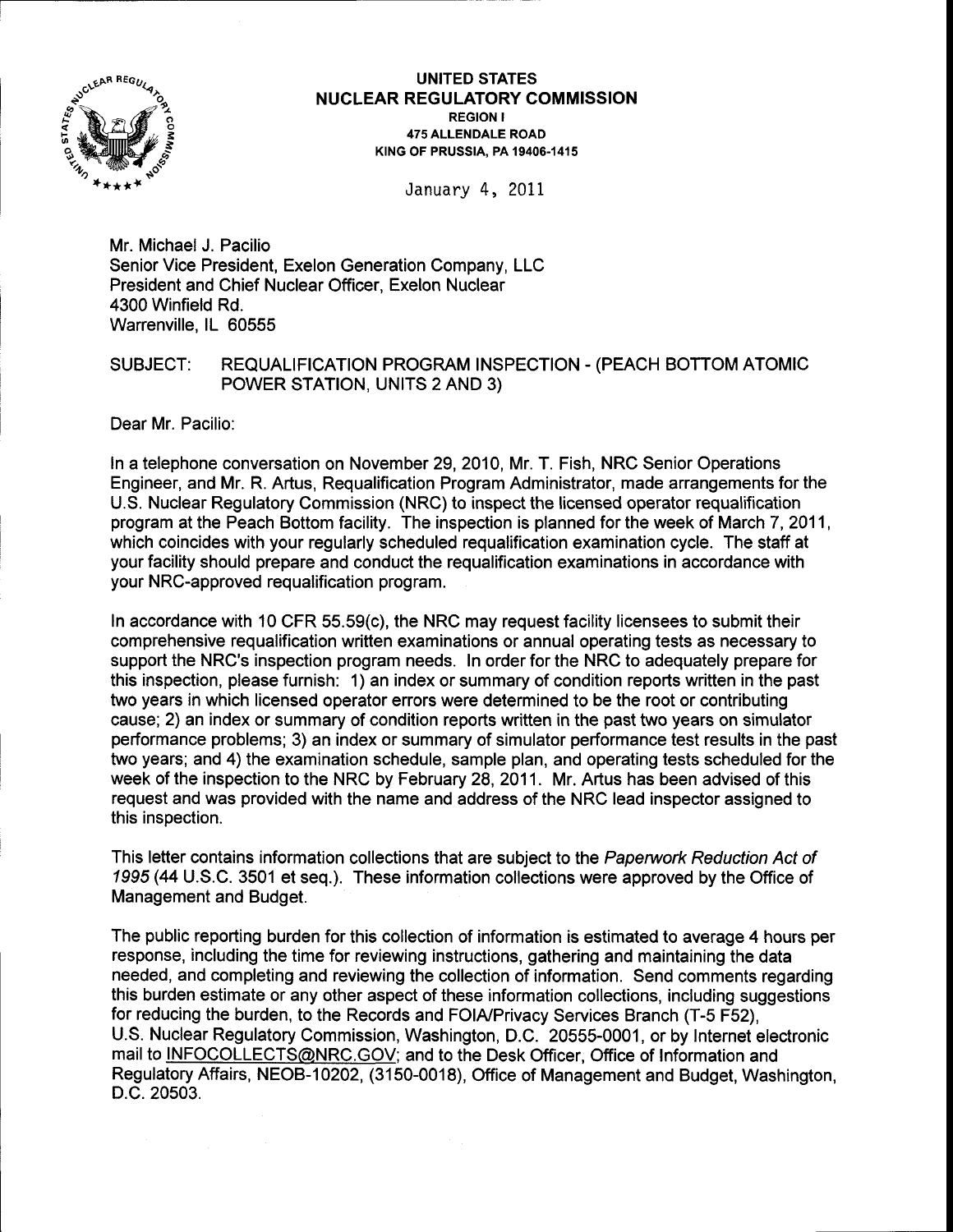M. Pacilio <sup>2</sup>

The NRC may not conduct or sponsor, and a person is not required to respond to, a collection of information unless it displays a currently valid oMB control number.

ln accordance with 10 CFR 2.390 of the NRC's "Rules of Practice", a copy of this letter will be available electronically for public inspection in the NRC Public Document Room or from the Publicly Available Records (PARS) component of the NRC's document system (ADAMS). ADAMS is accessible from the NRC Web site at http://www.nrc.gov/reading-rm/adams.html (The Public Electronic Reading Room).

Thank you for your cooperation in this matter. lf you have any questions regarding this inspection, please contact Mr. Fish at (610) 337-5369.

Sincerely,

Samuel L. Hansell, Jr., Chief **Operations Branch** 

Division of Reactor Safety

Docket Nos.: 50-277; 50-278 License Nos.: DPR-44, DPR-56

cc: Distribution via ListServ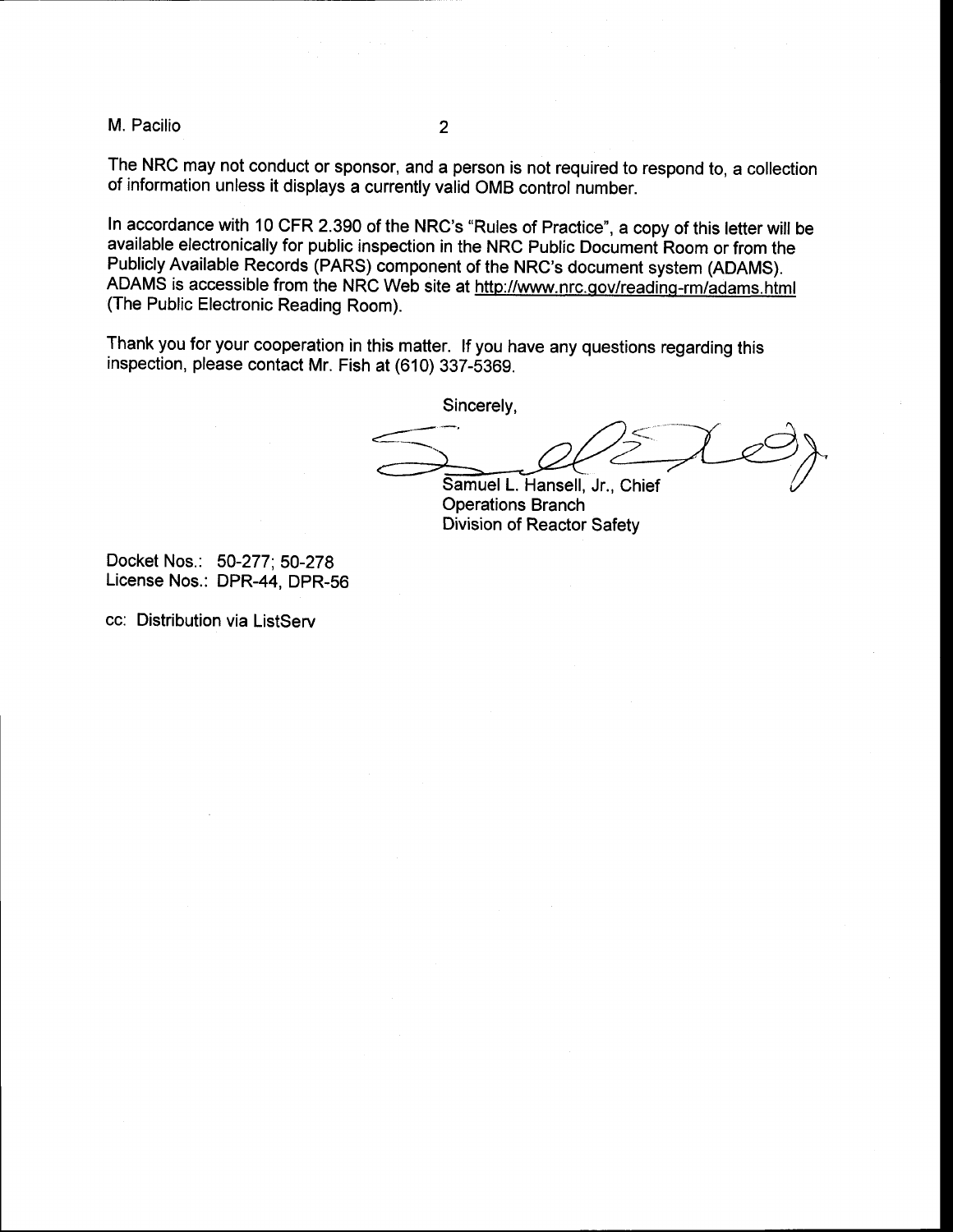M. Pacilio

The NRC may not conduct or sponsor, and a person is not required to respond to, a collection of information unless it displays a currenfly valid oMB control number.

In accordance with 10 CFR 2.390 of the NRC's "Rules of Practice", a copy of this letter will be available electronically for public inspection in the NRC Public Documeni Room or from the Publicly Available Records (PARS) component of the NRC's document system (ADAMS). ADAMS is accessible from the NRC Web site at http://www.nrc.qov/readinq-rm/adams.himl (The Public Electronic Reading Room).

Thank you for your cooperation in this matter. lf you have any questions regarding this inspection, please contact Mr. Fish at (610) 337-5369.

Sincerely,

### /RN

Samuel L. Hansell, Jr., Chief Operations Branch Division of Reactor Safety

Docket Nos.: 50-277; S0-2TB License Nos.: DPR-44, DPR-S6

cc: Distribution via ListServ

SUNSI Review Complete: TF (Reviewer's Initials) DOCUMENT NAME: G:\DRS\Operations Branch\FISH\Requal FY11-PB Mar11\PB60 dayrpi.docx

# ADAMS PKG: ML110030652 ADAMS ACC: ML110040939

After declaring this document "An Official Agency Record" it will be released to the Public. To receive a copy of this document, indicate in the box: "C" = Copy without attachment/enclosure "E" = Copy with attachment/enclosure "N" = No copy

| <b>OFFICE</b> | <b>RI/DRS/OB</b> | 'RI/DRS/OB | <b>RI/DRS/OB</b> |  |  |
|---------------|------------------|------------|------------------|--|--|
| <b>NAME</b>   | TFish/           | SLHansell/ |                  |  |  |
| ∥DATE         | 1/4/11           | 1/4/11     |                  |  |  |

OFFICIAL RECORD COPY